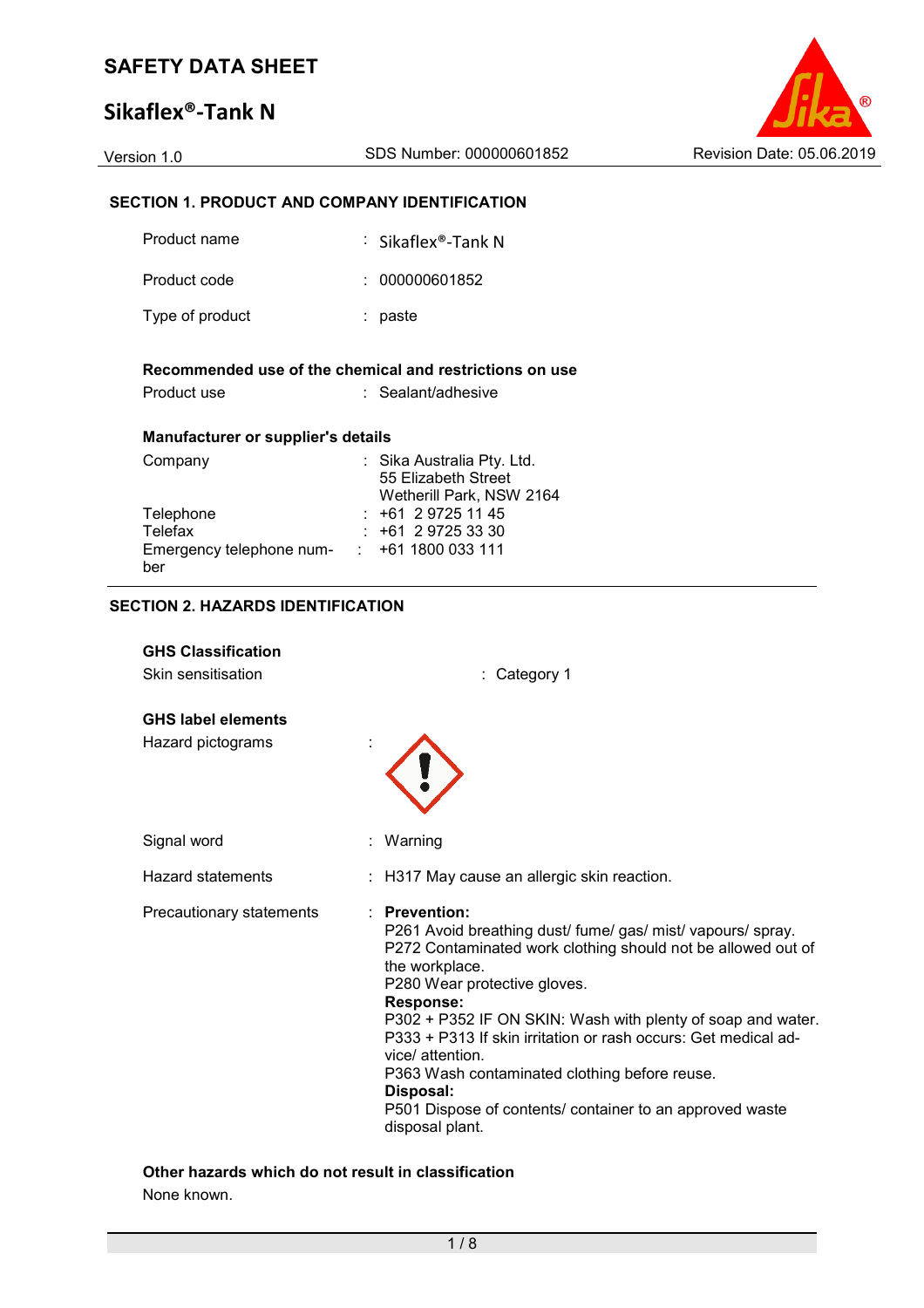### **Sikaflex®-Tank N**

Version 1.0 SDS Number: 000000601852 Revision Date: 05.06.2019

### **SECTION 3. COMPOSITION/INFORMATION ON INGREDIENTS**

Substance / Mixture : Mixture

#### **Hazardous components**

| l Chemical name                                 | CAS-No.     | Concentration (%) |
|-------------------------------------------------|-------------|-------------------|
| N,N-dibenzyliden polyoxypropylene diamine       | 136855-71-5 | $0 - 510$         |
| (polymer)                                       |             |                   |
| 4,4'-methylenediphenyl diisocyanate             | 101-68-8    | $0 - 51$          |
| bis(1,2,2,6,6-pentamethyl-4-piperidyl) sebacate | 41556-26-7  | $>= 0.1 - 5.10$   |

### **SECTION 4. FIRST AID MEASURES**

| General advice                                                    | : Move out of dangerous area.<br>Consult a physician.<br>Show this safety data sheet to the doctor in attendance.                                                                                 |
|-------------------------------------------------------------------|---------------------------------------------------------------------------------------------------------------------------------------------------------------------------------------------------|
| If inhaled                                                        | : Move to fresh air.<br>Consult a physician after significant exposure.                                                                                                                           |
| In case of skin contact                                           | : Take off contaminated clothing and shoes immediately.<br>Wash off with soap and plenty of water.<br>If symptoms persist, call a physician.                                                      |
| In case of eye contact                                            | : Remove contact lenses.<br>Keep eye wide open while rinsing.<br>If eye irritation persists, consult a specialist.                                                                                |
| If swallowed                                                      | : Clean mouth with water and drink afterwards plenty of water.<br>Do not give milk or alcoholic beverages.<br>Never give anything by mouth to an unconscious person.<br>Obtain medical attention. |
| Most important symptoms<br>and effects, both acute and<br>delayed | : sensitising effects<br>Allergic reactions<br>See Section 11 for more detailed information on health effects<br>and symptoms.<br>May cause an allergic skin reaction.                            |
| Notes to physician                                                | : Treat symptomatically.                                                                                                                                                                          |

### **SECTION 5. FIREFIGHTING MEASURES**

| Suitable extinguishing media         | : Use extinguishing measures that are appropriate to local cir-<br>cumstances and the surrounding environment. |
|--------------------------------------|----------------------------------------------------------------------------------------------------------------|
| Hazardous combustion prod-<br>ucts   | : No hazardous combustion products are known                                                                   |
| Specific extinguishing meth-<br>ods. | : Standard procedure for chemical fires.                                                                       |
| Special protective equipment         | : In the event of fire, wear self-contained breathing apparatus.                                               |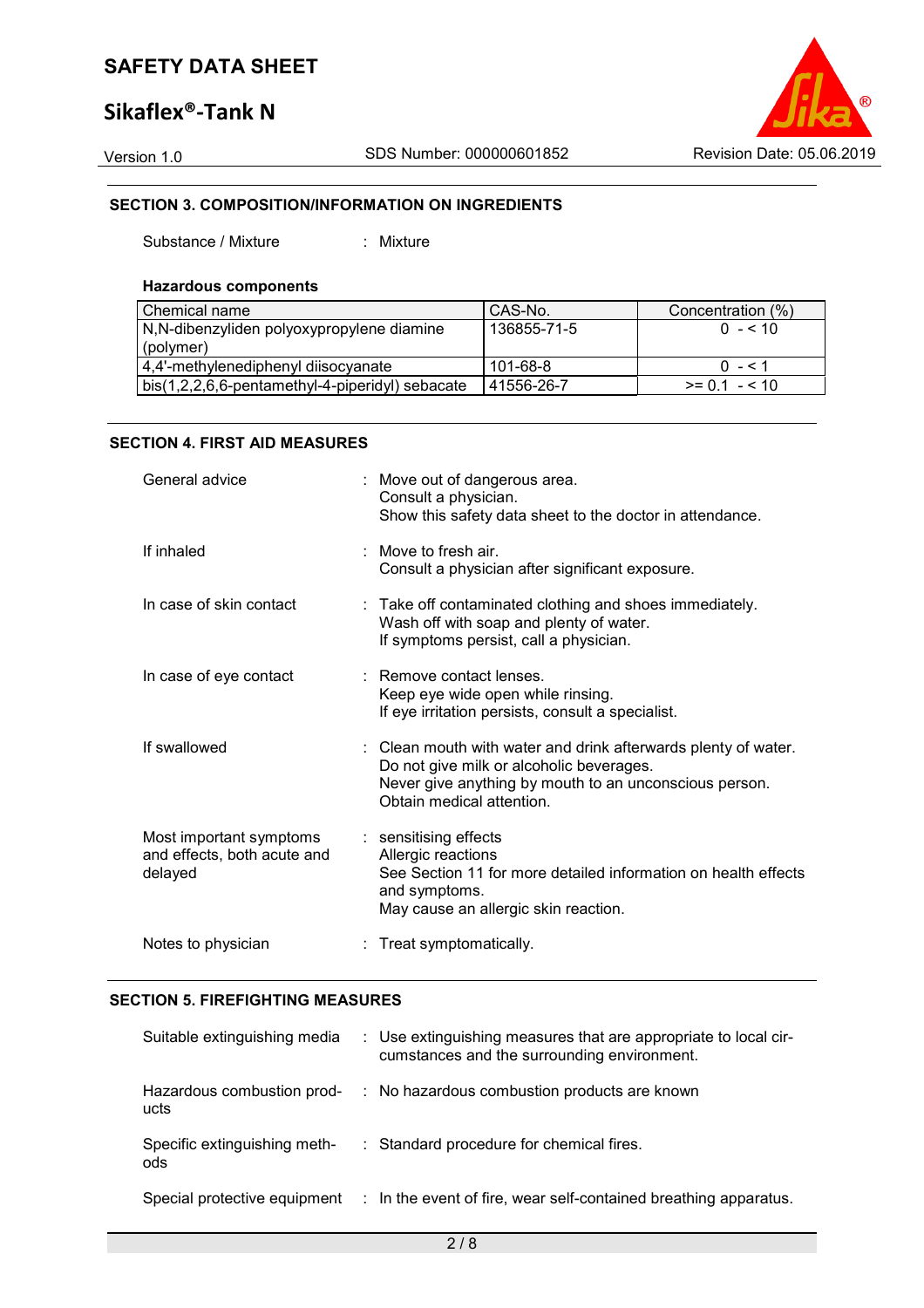### **Sikaflex®-Tank N**

Version 1.0 SDS Number: 000000601852 Revision Date: 05.06.2019

for firefighters

### **SECTION 6. ACCIDENTAL RELEASE MEASURES**

| Personal precautions, protec-<br>tive equipment and emer-<br>gency procedures | Use personal protective equipment.<br>Deny access to unprotected persons.                                                                                        |
|-------------------------------------------------------------------------------|------------------------------------------------------------------------------------------------------------------------------------------------------------------|
| Environmental precautions                                                     | : Do not flush into surface water or sanitary sewer system.                                                                                                      |
| Methods and materials for<br>containment and cleaning up                      | : Soak up with inert absorbent material (e.g. sand, silica gel,<br>acid binder, universal binder, sawdust).<br>Keep in suitable, closed containers for disposal. |

### **SECTION 7. HANDLING AND STORAGE**

| fire and explosion          | Advice on protection against : Normal measures for preventive fire protection.                                                                                                                                                                                                                                                                                                                                                                                                                                                                                                          |
|-----------------------------|-----------------------------------------------------------------------------------------------------------------------------------------------------------------------------------------------------------------------------------------------------------------------------------------------------------------------------------------------------------------------------------------------------------------------------------------------------------------------------------------------------------------------------------------------------------------------------------------|
| Advice on safe handling     | : Do not breathe vapours or spray mist.<br>Avoid exceeding the given occupational exposure limits (see<br>section 8).<br>Do not get in eyes, on skin, or on clothing.<br>For personal protection see section 8.<br>Persons with a history of skin sensitisation problems or asth-<br>ma, allergies, chronic or recurrent respiratory disease should<br>not be employed in any process in which this mixture is being<br>used.<br>Smoking, eating and drinking should be prohibited in the ap-<br>plication area.<br>Follow standard hygiene measures when handling chemical<br>products |
| Hygiene measures            | : Handle in accordance with good industrial hygiene and safety<br>practice.<br>When using do not eat or drink.<br>When using do not smoke.<br>Wash hands before breaks and at the end of workday.                                                                                                                                                                                                                                                                                                                                                                                       |
| Conditions for safe storage | : Keep container tightly closed in a dry and well-ventilated<br>place.<br>Store in accordance with local regulations.                                                                                                                                                                                                                                                                                                                                                                                                                                                                   |

### **SECTION 8. EXPOSURE CONTROLS/PERSONAL PROTECTION**

### **Components with workplace control parameters**

| Components                               | CAS-No.        | Value type<br>(Form of<br>exposure) | Control parame-<br>ters / Permissible<br>concentration         | <b>Basis</b> |
|------------------------------------------|----------------|-------------------------------------|----------------------------------------------------------------|--------------|
| 4,4'-methylenediphenyl diiso-<br>cvanate | $101 - 68 - 8$ | TWA                                 | $0.02 \,\mathrm{mg/m3}$<br>(NCO)                               | AU OEL       |
|                                          |                |                                     | Further information: Category 2 (Carc. 2) Suspected human car- |              |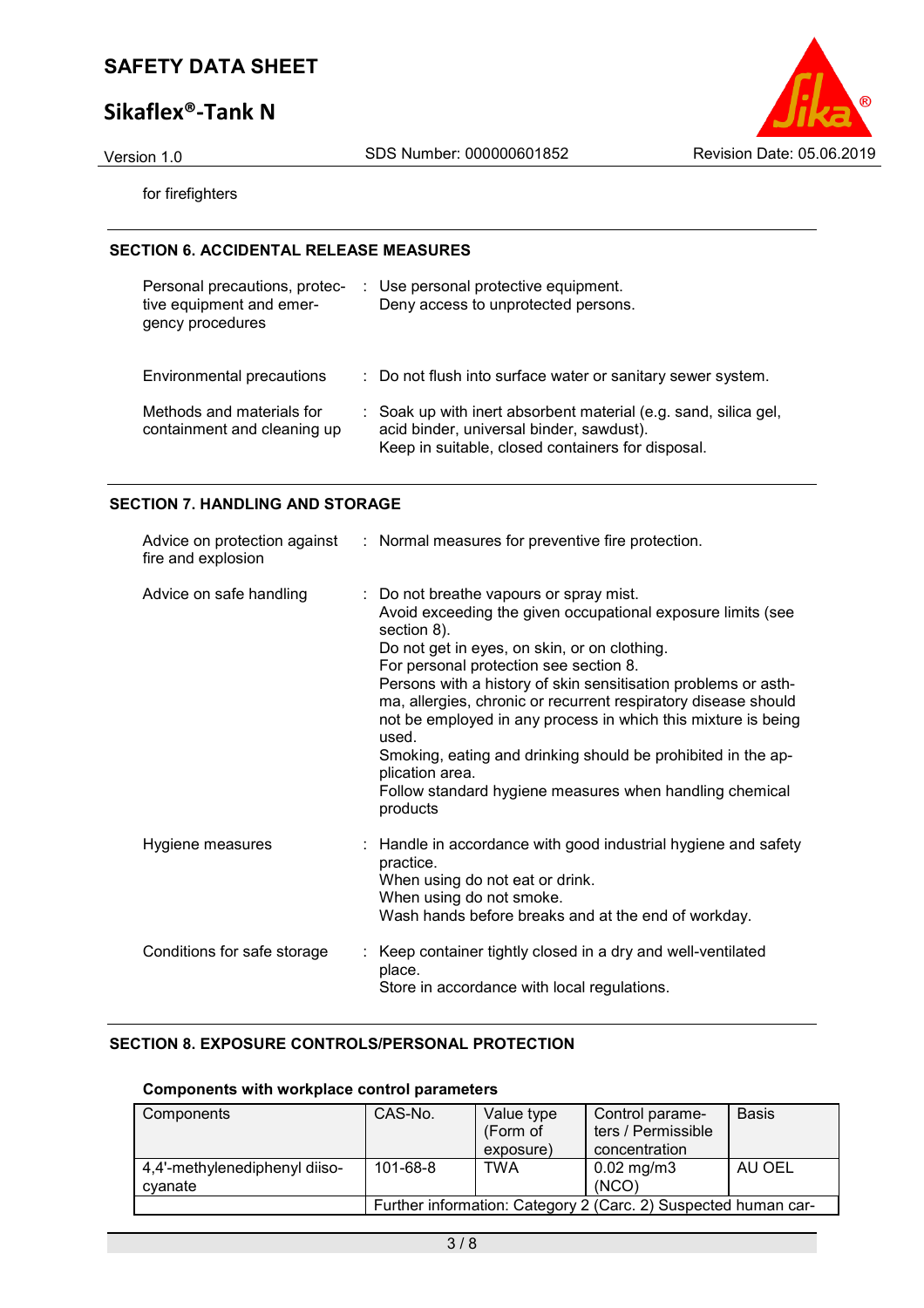# **Sikaflex®-Tank N**



| Version 1.0                   |         | SDS Number: 000000601852                                                               |                                                                                                                                                                                                                                                                                                                                                                                           | Revision Date: 05.06.2019 |
|-------------------------------|---------|----------------------------------------------------------------------------------------|-------------------------------------------------------------------------------------------------------------------------------------------------------------------------------------------------------------------------------------------------------------------------------------------------------------------------------------------------------------------------------------------|---------------------------|
|                               |         | cinogen, Sensitiser                                                                    |                                                                                                                                                                                                                                                                                                                                                                                           |                           |
|                               |         | <b>STEL</b>                                                                            | $0.07$ mg/m $3$<br>(NCO)                                                                                                                                                                                                                                                                                                                                                                  | AU OEL                    |
|                               |         | cinogen, Sensitiser                                                                    | Further information: Category 2 (Carc. 2) Suspected human car-                                                                                                                                                                                                                                                                                                                            |                           |
| Personal protective equipment |         |                                                                                        |                                                                                                                                                                                                                                                                                                                                                                                           |                           |
| Respiratory protection        |         | imum expected contaminant concentration<br>contained breathing apparatus must be used. | : Use respiratory protection unless adequate local exhaust<br>ventilation is provided or exposure assessment demonstrates<br>that exposures are within recommended exposure guidelines.<br>The filter class for the respirator must be suitable for the max-<br>(gas/vapour/aerosol/particulates) that may arise when han-<br>dling the product. If this concentration is exceeded, self- |                           |
| Hand protection               | essary. |                                                                                        | Chemical-resistant, impervious gloves complying with an ap-<br>proved standard should be worn at all times when handling<br>chemical products if a risk assessment indicates this is nec-                                                                                                                                                                                                 |                           |
| Eye protection                |         |                                                                                        | : Safety eyewear complying with an approved standard should<br>be used when a risk assessment indicates this is necessary.                                                                                                                                                                                                                                                                |                           |
| Skin and body protection      |         | cific work-place.                                                                      | Choose body protection in relation to its type, to the concen-<br>tration and amount of dangerous substances, and to the spe-                                                                                                                                                                                                                                                             |                           |
|                               |         |                                                                                        |                                                                                                                                                                                                                                                                                                                                                                                           |                           |

### **SECTION 9. PHYSICAL AND CHEMICAL PROPERTIES**

| Appearance                              | : paste                                     |
|-----------------------------------------|---------------------------------------------|
| Colour                                  | ∶ various                                   |
| Odour                                   | : characteristic                            |
| Odour Threshold                         | : No data available                         |
| рH                                      | No data available                           |
| Melting point/range / Freezing<br>point | $:$ No data available                       |
| Boiling point/boiling range             | : No data available                         |
| Flash point                             | : > 101 °C (> 214 °F)<br>Method: closed cup |
| Evaporation rate                        | : No data available                         |
| Flammability                            | : No data available                         |
| Upper explosion limit                   | No data available                           |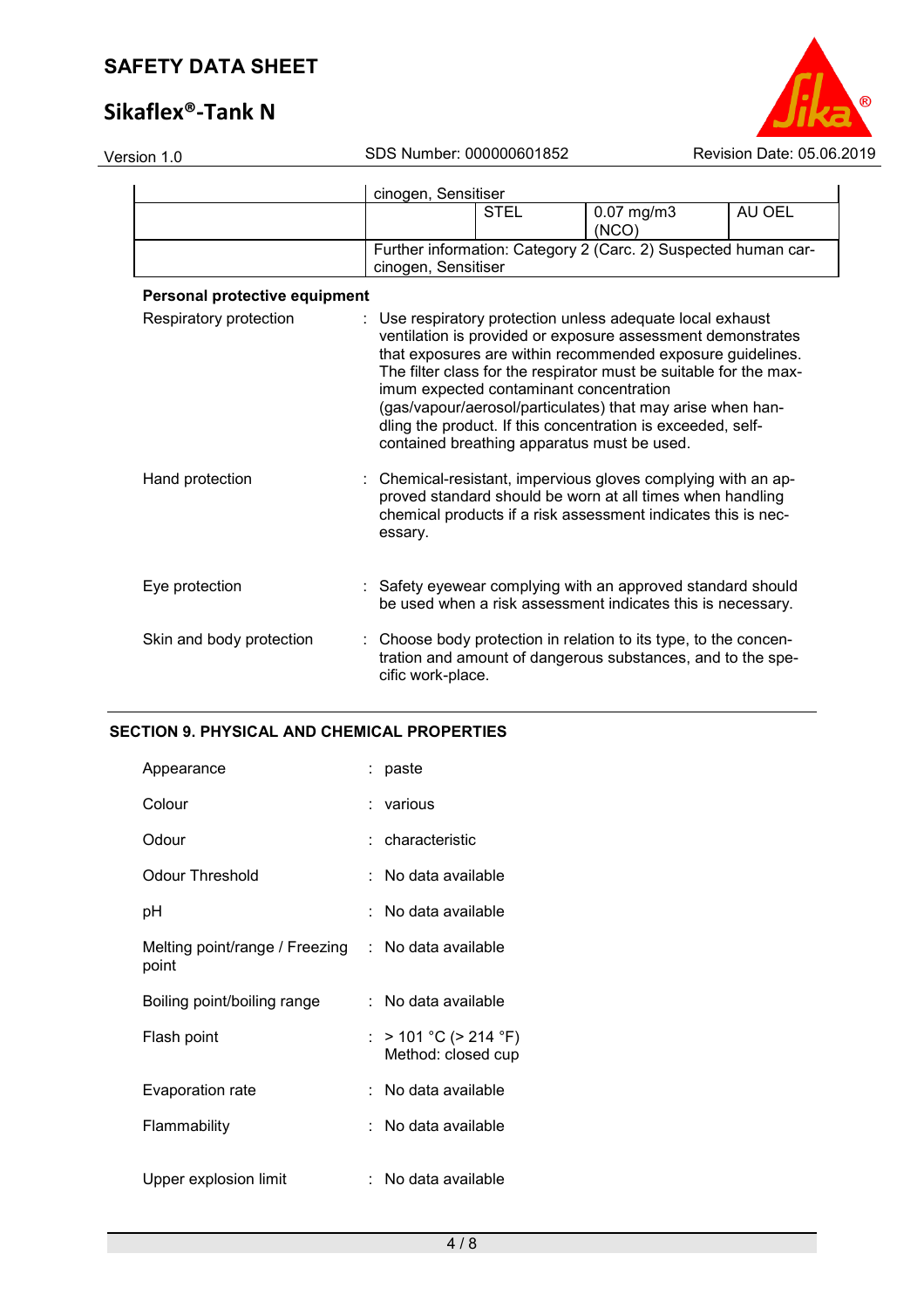# **Sikaflex®-Tank N**



### **SECTION 10. STABILITY AND REACTIVITY**

| Reactivity                                          |  | : No dangerous reaction known under conditions of normal use. |
|-----------------------------------------------------|--|---------------------------------------------------------------|
| Chemical stability                                  |  | : The product is chemically stable.                           |
| Possibility of hazardous reac-<br>tions             |  | : No hazards to be specially mentioned.                       |
| Conditions to avoid                                 |  | $\therefore$ No data available                                |
| Incompatible materials                              |  | $\therefore$ No data available                                |
| No decomposition if stored and applied as directed. |  |                                                               |

### **SECTION 11. TOXICOLOGICAL INFORMATION**

**Acute toxicity**  Not classified based on available information.

### **Components:**

### **4,4'-methylenediphenyl diisocyanate:**

| Acute inhalation toxicity | $\therefore$ Acute toxicity estimate: 1.5 mg/l |
|---------------------------|------------------------------------------------|
|                           | Test atmosphere: dust/mist                     |
|                           | Method: Expert judgement                       |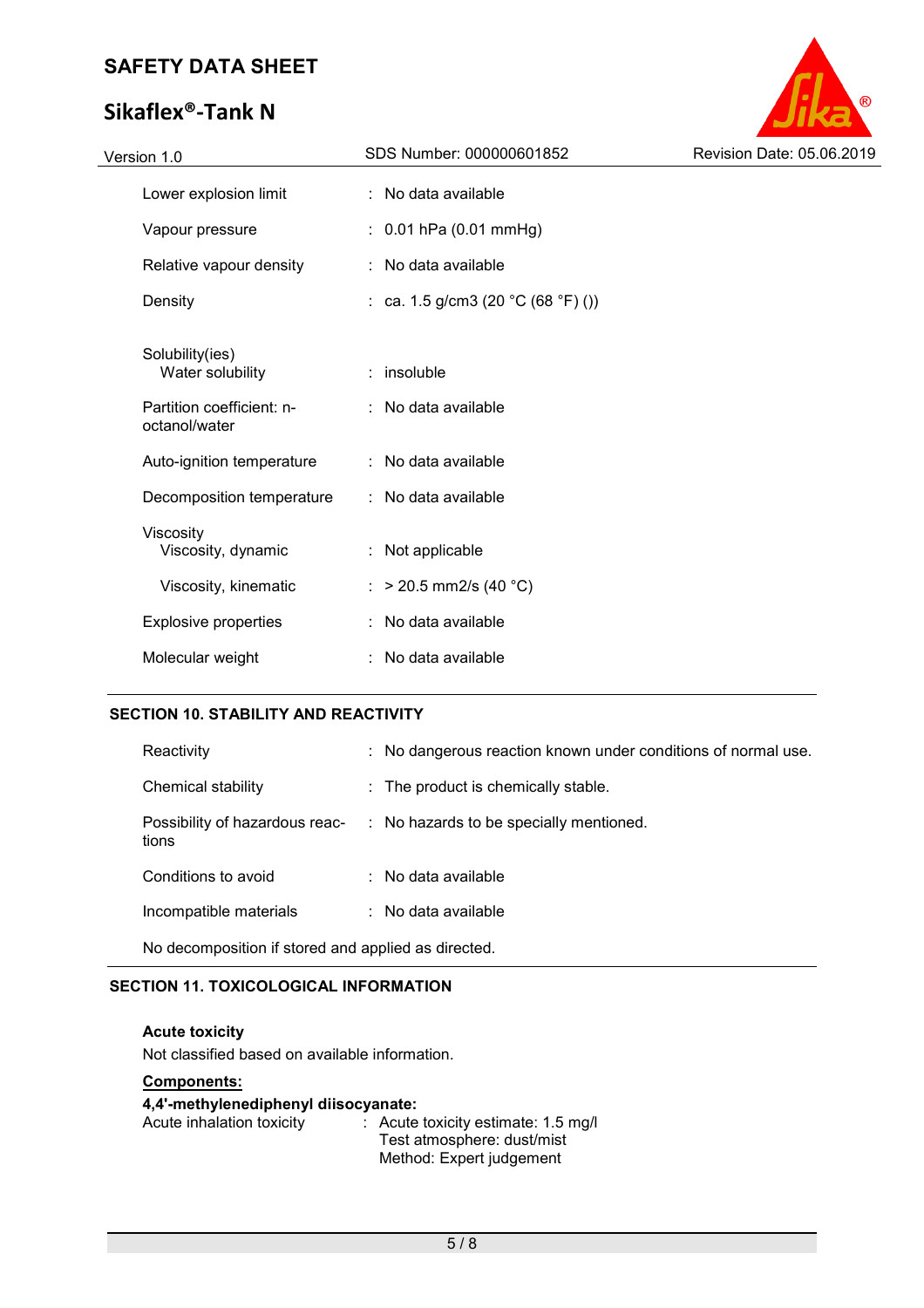### **Sikaflex®-Tank N**



**Skin corrosion/irritation** 

Not classified based on available information.

### **Serious eye damage/eye irritation**

Not classified based on available information.

#### **Respiratory or skin sensitisation**

Skin sensitisation: May cause an allergic skin reaction. Respiratory sensitisation: Not classified based on available information.

#### **Chronic toxicity**

**Germ cell mutagenicity**  Not classified based on available information.

### **Carcinogenicity**

Not classified based on available information.

#### **Reproductive toxicity**

Not classified based on available information.

#### **STOT - single exposure**

Not classified based on available information.

#### **STOT - repeated exposure**

Not classified based on available information.

#### **Aspiration toxicity**

Not classified based on available information.

#### **SECTION 12. ECOLOGICAL INFORMATION**

| Persistence and degradability<br>No data available<br><b>Bioaccumulative potential</b><br>No data available<br><b>Mobility in soil</b><br>No data available<br>Other adverse effects<br><b>Product:</b><br>Additional ecological infor-<br>mation | <b>Ecotoxicity</b><br>No data available |
|---------------------------------------------------------------------------------------------------------------------------------------------------------------------------------------------------------------------------------------------------|-----------------------------------------|
|                                                                                                                                                                                                                                                   |                                         |
|                                                                                                                                                                                                                                                   |                                         |
|                                                                                                                                                                                                                                                   |                                         |
|                                                                                                                                                                                                                                                   |                                         |
|                                                                                                                                                                                                                                                   | $:$ There is no data available for      |

#### **SECTION 13. DISPOSAL CONSIDERATIONS**

#### **Disposal methods**

| Waste from residues | : Do not contaminate ponds, waterways or ditches with chemi- |
|---------------------|--------------------------------------------------------------|
|                     | cal or used container.                                       |
|                     | Send to a licensed waste management company.                 |

this product.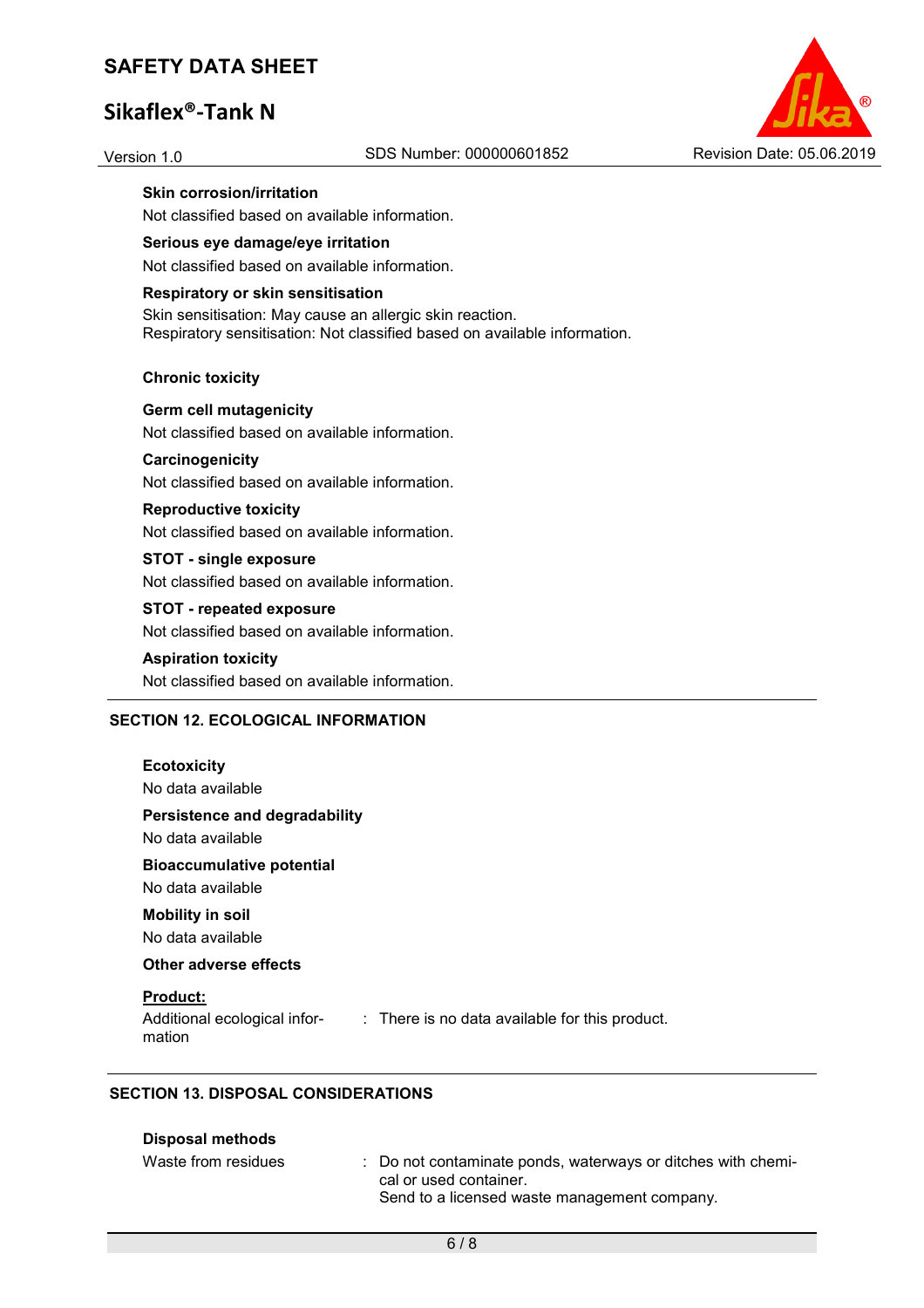### **Sikaflex®-Tank N**



Contaminated packaging : Empty remaining contents. Dispose of as unused product. Do not re-use empty containers.

#### **SECTION 14. TRANSPORT INFORMATION**

#### **International Regulations**

**UNRTDG**

Not regulated as a dangerous good

**IATA-DGR** Not regulated as a dangerous good

**IMDG-Code**

Not regulated as a dangerous good

# **Transport in bulk according to Annex II of MARPOL 73/78 and the IBC Code**

Not applicable for product as supplied.

### **National Regulations**

**ADG** Not regulated as a dangerous good

### **SECTION 15. REGULATORY INFORMATION**

| Safety, health and environmental regulations/legislation specific for the substance or mix-<br>ture       |  |                                                                                                                                                                      |  |  |
|-----------------------------------------------------------------------------------------------------------|--|----------------------------------------------------------------------------------------------------------------------------------------------------------------------|--|--|
| Standard for the Uniform<br>No poison schedule number allocated<br>Scheduling of Medicines and<br>Poisons |  |                                                                                                                                                                      |  |  |
| International Chemical Weapons Convention (CWC)<br>Schedules of Toxic Chemicals and Precursors            |  | Not applicable                                                                                                                                                       |  |  |
| <b>Prohibition/Licensing Requirements</b>                                                                 |  | There is no applicable prohibition or<br>notification/licensing requirements,<br>including for carcinogens under<br>Commonwealth, State or Territory<br>legislation. |  |  |
| The components of this product are reported in the following inventories:                                 |  |                                                                                                                                                                      |  |  |

**The components of this product are reported in the following inventories:** 

AICS : Not in compliance with the inventory

#### **SECTION 16. OTHER INFORMATION**

Date format : dd.mm.yyyy

Material Safety Data Sheets are updated frequently. Please ensure that you have a current copy. MSDS may be obtained from the following website: aus.sika.com